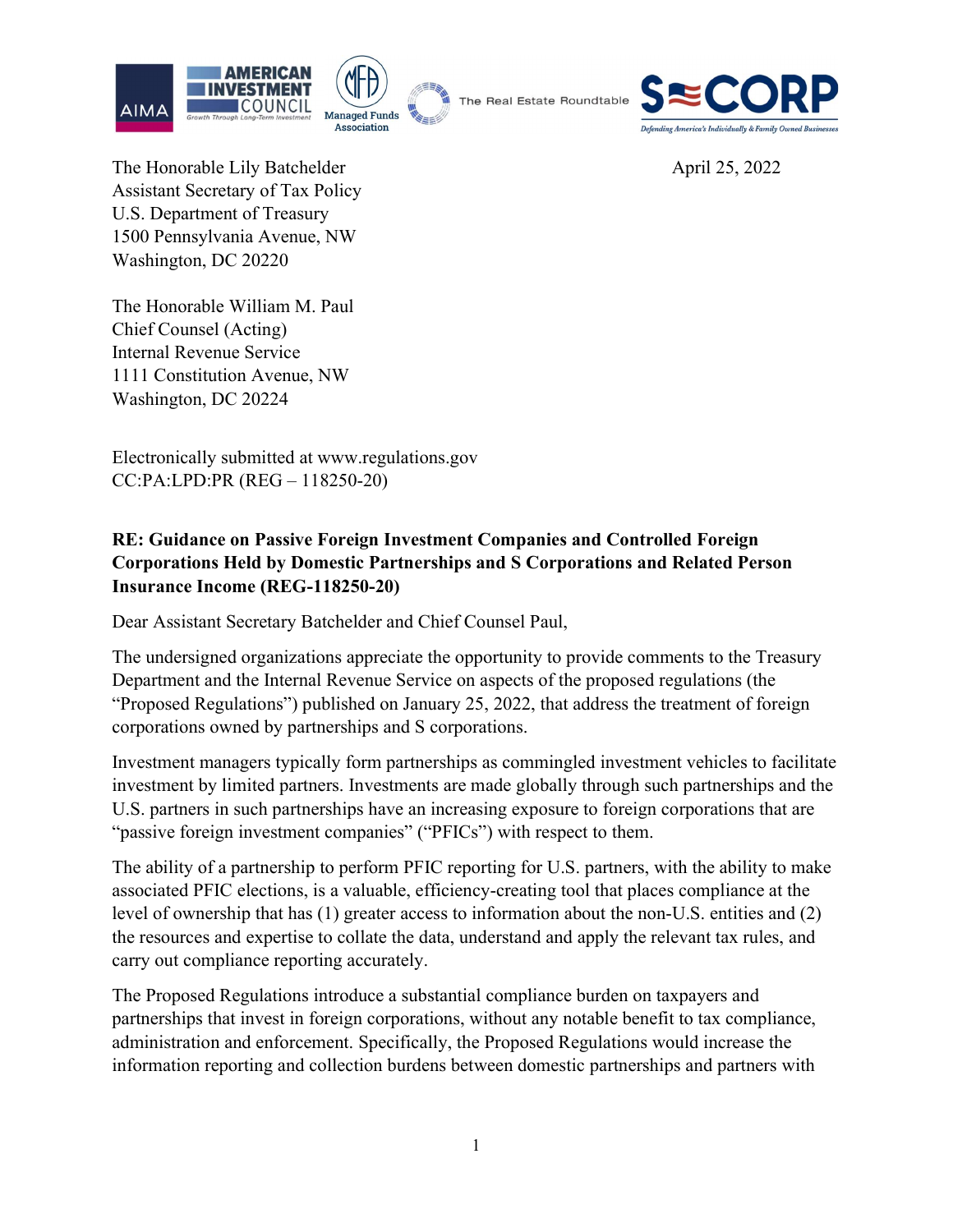respect to foreign corporations that are PFICs with respect to the partners.<sup>1</sup> Furthermore, because the Proposed Regulations would require each U.S. taxpayer that is a partner in a partnership to file its own PFIC election in respect of each PFIC owned directly or indirectly by the partnership, the number of separate PFIC filings will grow exponentially, thereby significantly increasing the administrative burden and aggregate cost of compliance, as well as the number of inadvertent failures to file elections (since small individual investors and their tax return preparers (if any) are generally less well-versed in these rules than the investment partnerships and their advisers).

The preamble to the Proposed Regulations (the "Preamble") indicates that the policy rationale for the Proposed Regulations, in general, is to treat a partnership under the PFIC regime as an "aggregate" of its partners, consistent with the regimes for global intangible low-taxed income and Subpart F. In addition, the Treasury and Service suggest that (1) the aggregate approach aligns elections with the treatment of partnerships under the PFIC regime and for the purposes of section 1297(d) (the "CFC overlap" rule); (2) the aggregate approach provides partners with the ability to decide to make the "qualified electing fund" ("QEF") or "mark-to-market" ("MTM") elections; and (3) the reporting on Schedules K-2 and K-3 of Form 1065 provides the partner the information necessary to make these elections.

The Preamble to the Proposed Regulations requests comments on the partner-level QEF and MTM elections, and whether the final regulations should permit domestic partnership QEF and MTM elections in conjunction with the general rule requiring the partner to make the election. Specifically, the Preamble requests that comments address:

- (i) The legal mechanism by which the domestic partnership would be delegated the ability to make a QEF or MTM election on behalf of its partners;
- (ii) the standard of delegation that should be required, including whether delegation should be based on the partnership agreement, or some other instrument, and, if so, whether delegation should be explicit or implicit within the instrument;
- (iii) whether the domestic partnership's election should be binding on all partners, or only on certain partners;
- (iv) if binding on all partners, whether certain partners should be allowed to opt out and whether an opt-out is consistent with the current rules; and
- (v) the timing, filing, and notification requirements that should apply to a domestic partnership-level QEF and MTM elections, taking into account the possibility of nonconforming taxable years among the partners and partnership and the QEF.

We believe it is essential for the final regulations to continue to permit partnership-level QEF and MTM elections to be made, in a manner consistent with the aggregate principle of the Proposed Regulations, in order to reduce compliance burdens, costs and lapses.

<sup>1</sup> References to partnerships and their partners throughout this letter generally should apply equally to an S corporation or its shareholder(s). In addition, references to partnerships are intended to refer to entities that are partnerships for tax purposes; limited liability companies and their members, to the extent treated as partnerships and partners, respectively, should be subject to the same regime.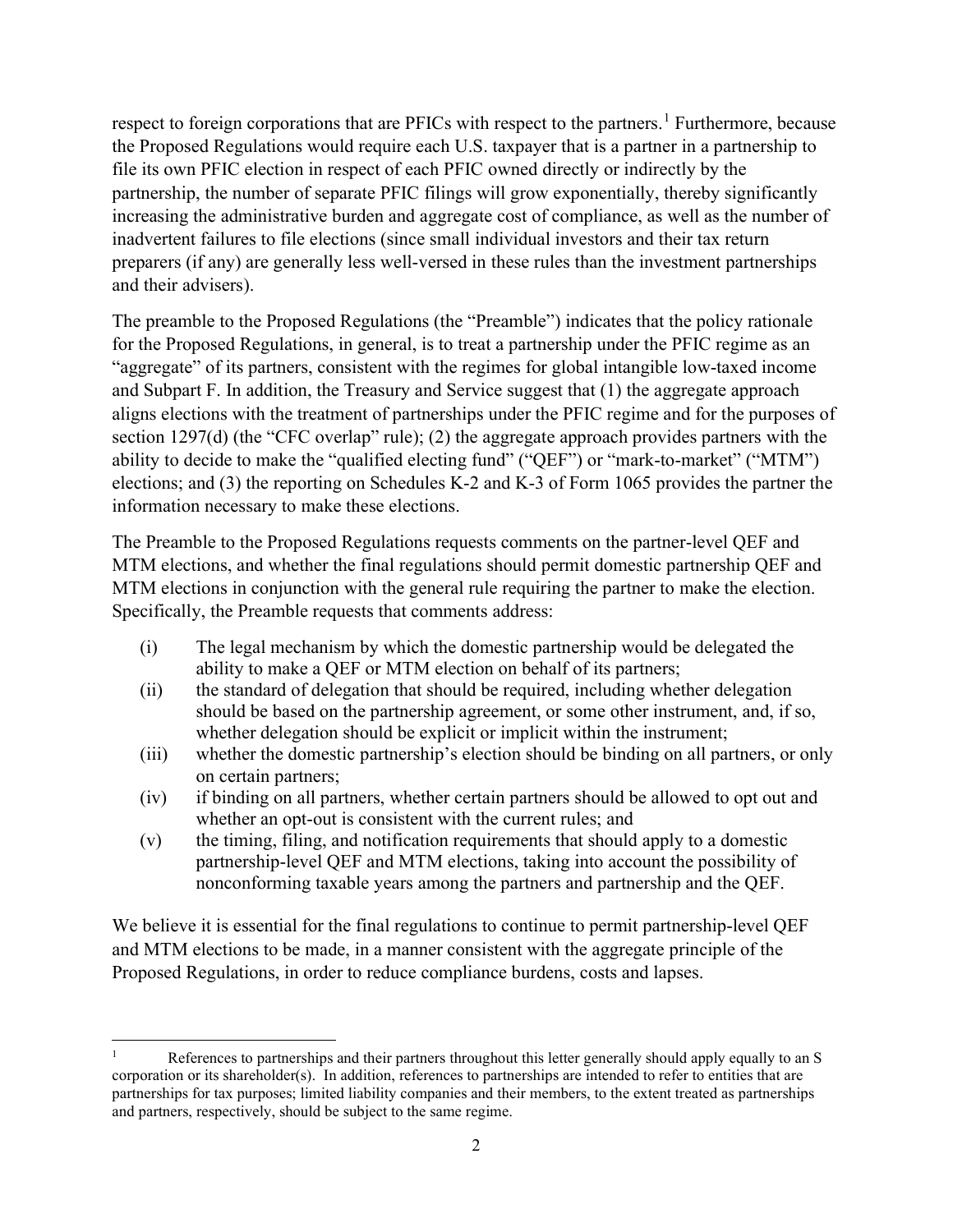Suggested modifications: The final regulations should permit all partnerships (domestic and foreign) to make QEF and MTM elections pursuant to the authorizations by, and on behalf of, their direct and indirect partners, in conjunction with the adoption of the general rule that partners may make QEF and MTM elections. The partnership that directly owns the PFIC would file a QEF or MTM election (as applicable) on behalf of all partners, including indirect partners who own through an upper-tier partnership, provided it is authorized to do so.

For a delegation model to operate effectively, we believe it is essential that the delegation model be available to all partners, including pass-through partners. Tiered partnerships are very common in the investment world, and include for example fund-of-funds, which raise money from investors and generally invest in a number of partnerships managed by other fund managers. The ultimate U.S. taxable investors in these funds – and the fund-of-funds themselves – generally prefer to rely on the underlying funds to manage all PFIC-related elections and compliance. It is the underlying funds that have the familiarity with the investment structures, and the relevant resources, necessary to make PFIC-related elections in a timely and efficient manner. This approach also has the benefit of centralizing all PFIC-related compliance in a single partnership. Accordingly, we believe that a delegation model that is available to all partners (including pass-through partners) would be the most administrable and, if designed properly, would be best positioned to facilitate broad exercise of QEF and MTM elections.

We recommend that the partnership that directly owns a PFIC be permitted to file a QEF or MTM election on behalf of all partners, including indirect partners who own through an uppertier partnership. To be consistent with the delegation model, there should be an unbroken chain of authorizations between the indirect U.S. taxable investors and the electing partnership.<sup>2</sup> With that said, we believe it is critical to the effectiveness of the delegation model that the underlying partnership be able to presumptively rely on each pass-through partner's ability to bind its own partners or shareholders. This presumption could be supported by a representation made by the pass-through partner in the subscription document of the underlying fund, which could attest to the requisite delegation of authority.

We believe this delegation model should apply equally to both domestic and foreign partnerships. An approach that encompasses all partnerships would be consistent with the aggregate approach underlying the proposed regulations and would help further the policy goal of facilitating timely QEF and MTM elections for all U.S. taxable investors.

<sup>2</sup> Thus, the ultimate U.S. taxpayers would authorize the partnership in which they are direct partners to make an election on their behalf and each upper-tier partnership would similarly authorize the partnership in which it is a direct partner to make (or to authorize) an election on behalf of its direct and indirect authorizing partners. In the event a partnership in a chain of ownership lacks the requisite authorization, the Treasury and the Service could consider allowing its partners (either ultimate U.S. taxpayers or other pass-through entities) to directly contract with the lower-tier partnership (and bypass the partnership lacking the requisite authorization) and provide the lower-tier partnership with the relevant authorization to make the election on behalf of that delinquent partnership's partners.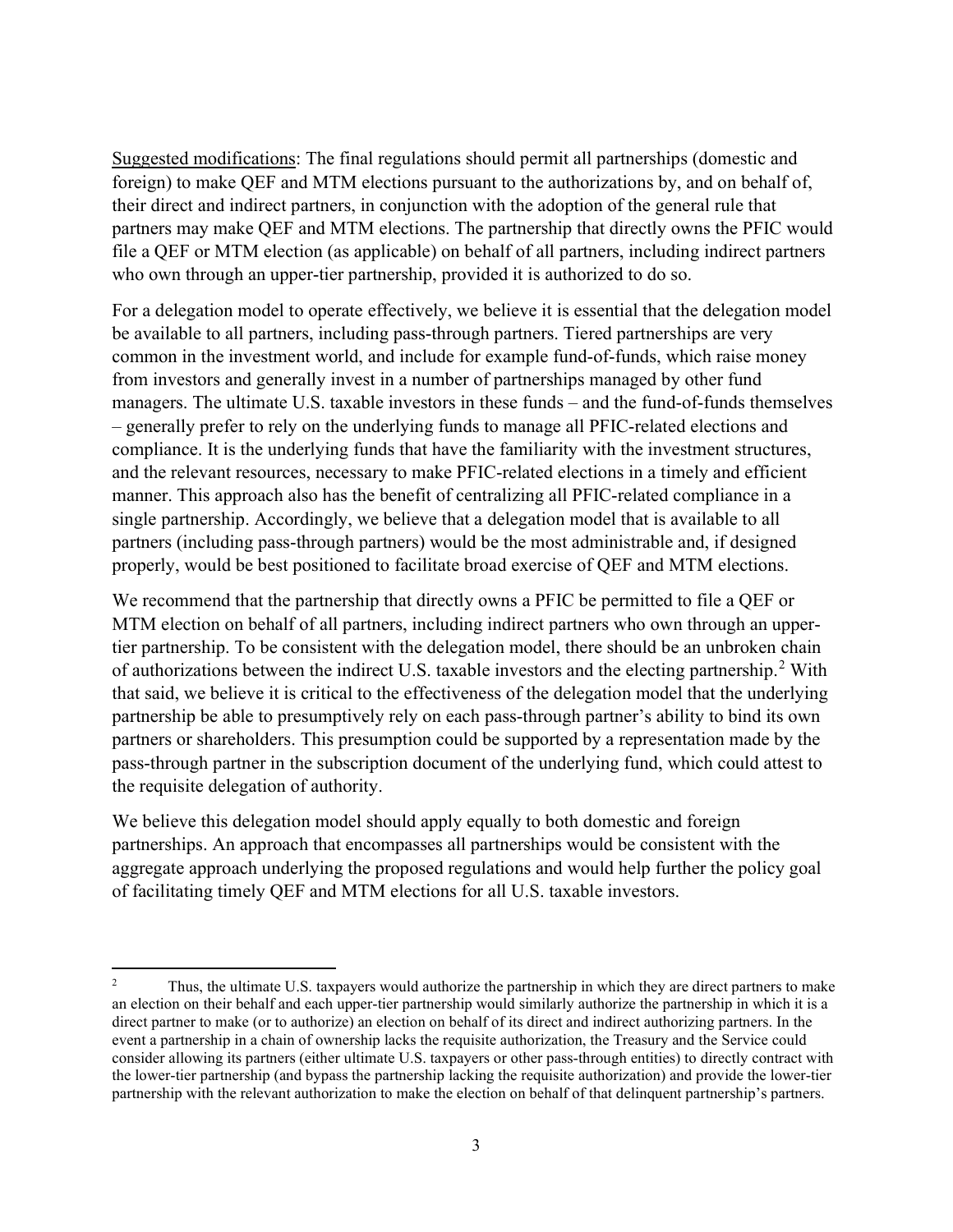To the extent a foreign partnership makes a QEF or MTM election on behalf of its partners, the foreign partnership should be required to file a U.S. federal income tax return (a Form 1065), even if the partnership does not receive any items of U.S. source income or is otherwise required to file. Foreign partnerships already have to file returns in other contexts to make U.S. tax elections. For example, a foreign partnership similarly may file a U.S. federal income tax return to make valid elections under sections 754 or  $163(j)(7)(B)$ .

In our view, the purposes underlying the aggregate approach with respect to the QEF and MTM elections are not prejudiced by this proposal. While the flexibility afforded by the Proposed Regulations to partners to make individualized PFIC election decisions may be relevant in some cases, in practice those situations are highly unusual. Nearly all well-advised owners of PFICs prefer to make a timely QEF election or, in the case of publicly-traded PFICs, an MTM election, and the choice between those alternatives is usually clear and consistent for all partners.

Moreover, allowing a partnership to make a tax election on behalf of its partners will not impact the partnership's tax accounting with respect to a foreign corporation that it owns. In addition, this proposal will likely lead to better compliance in respect of all investors in large partnerships, the managers of which generally have the necessary information, as well as the knowledge and skill, to properly account for income generated by a QEF or MTM election. Further, this would likely result in a broader exercise of QEF and MTM elections, providing more consistency in treatment with respect to partners in a partnership, thereby making tax administration and audits easier.

The legal mechanism: The best framework under which a partnership could make a QEF or MTM election on behalf of a partner is through a partner's grant of a power of attorney to the general partner of the partnership to file such election on the partner's behalf.<sup>3</sup> Each partner is ultimately responsible for making the QEF or MTM election; however, consistent with industry practice, a limited partner may delegate authority over various matters (including tax matters) to the general partner or other persons. In addition, the general partner is frequently in a position to make decisions that are in the best interest of the limited partners, and a determination of whether to make a QEF or MTM election, if applicable, with respect to the partners in the partnership would be no different.

We acknowledge that the general partner could only make such election to the extent it has knowledge that the partner in the partnership would not be a "United States shareholder" for the purposes of section 951(b) with respect to the foreign corporation that is a "controlled foreign corporation" for the purposes of section 957 (a "CFC"). However, we believe that the general partner is in the best position to use information available to it (and its affiliates) to make the

<sup>3</sup> In the case of limited liability companies or other hybrid entities, any legal mechanism that is binding between the parties under local law should be permitted. The legal mechanism should be flexible enough to accommodate differences in local law and legal entities.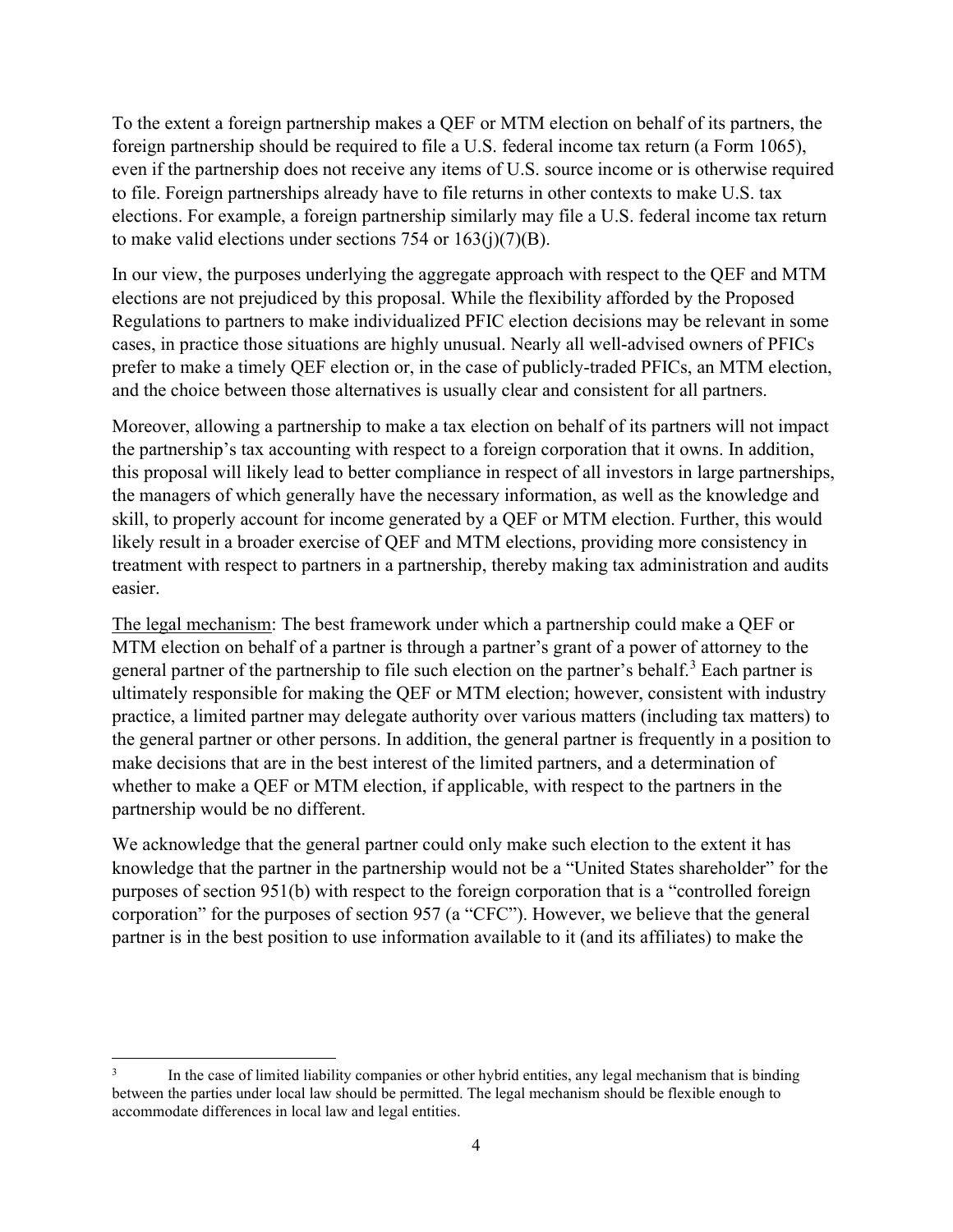determination, including through representations made in subscription documents to the partnership and periodic information requests.<sup>4</sup>

For example, if a single, large partnership wholly owns a foreign corporation and no partner owns more than a 10% interest in the partnership, the general partner should be able to reasonably determine that no partner in the partnership is a United States shareholder with respect to the foreign corporation. If there are minority shareholders (e.g., co-investors or management shareholders) of the foreign corporation, the general partner may still reasonably determine whether any such minority shareholders are also partners in the partnership depending on the general partner's knowledge of the co-investors and members of management.

If one or more of the partners in a partnership would be treated as United States shareholders (either because of the partners' ownership in the partnership or other direct/indirect ownership of the foreign corporation), but others would not be so treated, the partnership should be able to make a QEF or MTM election with respect to such other partners (and the election would only be valid with respect to such other partners).

The standard of delegation: An implicit delegation of authority to make QEF and MTM elections, where applicable, should be sufficient. General partners typically have broad authority in the partnership agreement to file tax returns, certificates, and other tax filings of the partnership. As this election would be made with the filing of the partnership's tax return, the delegation of authority should already be addressed.<sup>5</sup> Further, if explicit delegation is required, this would require general partners to seek such authority from partners in all existing partnerships, which would likely limit the broad, ameliorative impact sought by our suggested modifications to the Proposed Regulations.

To the extent the Treasury and Service require explicit delegation of such authority, we would expect many partnerships would need to request such authority from their partners. Such explicit delegation could be included in a partnership agreement, a side letter to the partnership agreement, or subscription agreement to the partnership, and should not require an amendment to the partnership agreement itself. We propose that the applicability of the final regulations with respect to the QEF and MTM elections be delayed an additional tax year following the effective date of the final regulations to permit partnerships time to obtain the necessary, explicit delegation of authority in that case. In addition, to the extent the partners grant the partnership such authority on or before the date the partnership returns are due (taking into account all

<sup>4</sup> This is consistent with the determination a partnership must make when reporting on Schedules K-2 and K-3, Part VI, which does not need to be completed if "the partnership knows that it does not have a direct or indirect partner (through pass-through entities only) that is a U.S. shareholder of the CFC . . .". Partnership Inst. for Sch. K-2 and K-3 (Form 1065) (2021), page 17.

<sup>5</sup> It should be noted that these delegations are already prevalent in other contexts, as illustrated by Form 2848 (Power of Attorney and Declaration of Representative). Thus, the delegation of election authority to a partnership should not create additional audit burdens for the Service beyond what is encompassed in existing power of attorney delegations.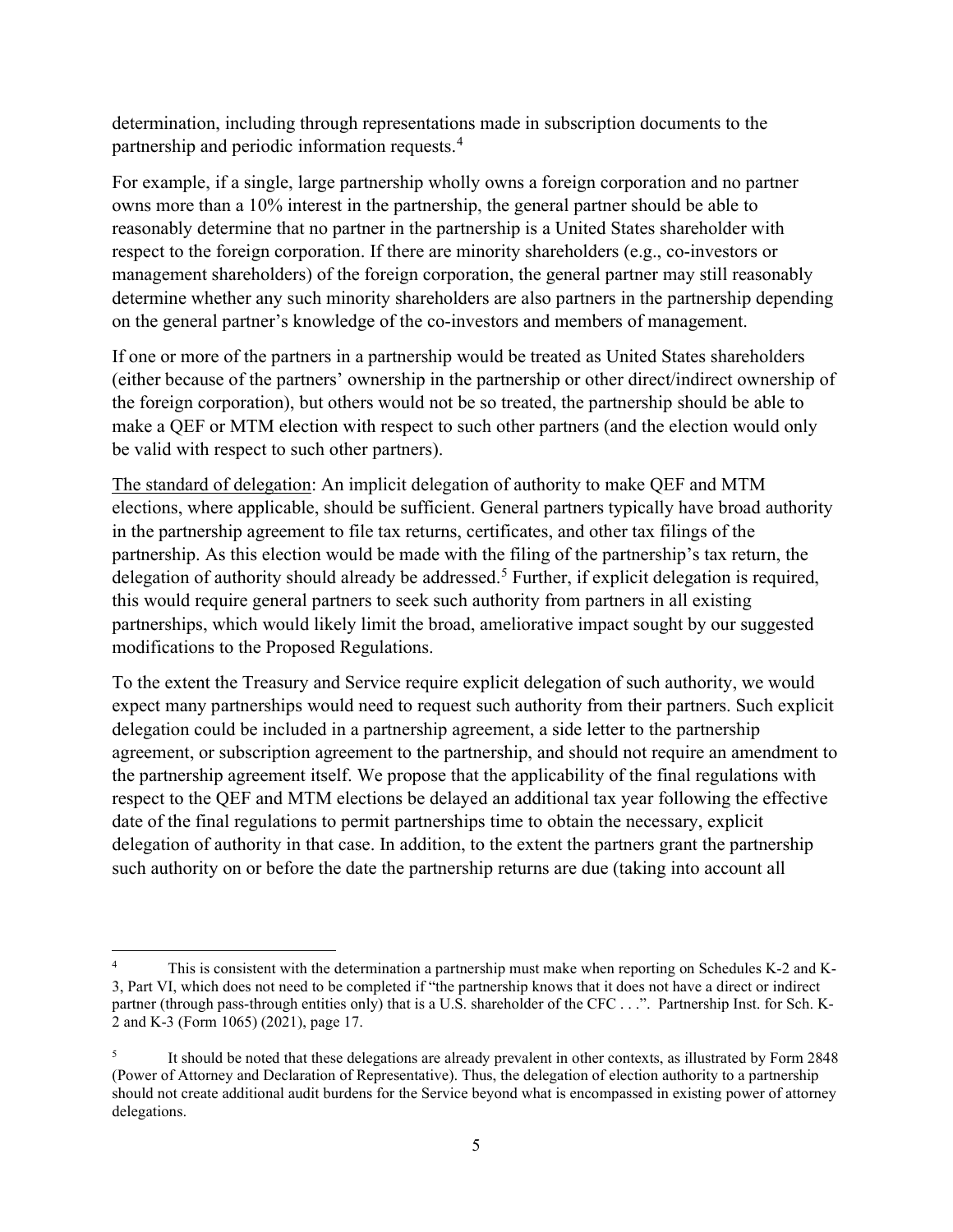applicable extensions), but before the final regulations are applicable, we would propose permitting a partnership to make QEF and MTM elections in earlier tax years.

Binding application of elections: We believe the efficiency of the proposal would be undone if partners could "opt-out" of the QEF and MTM elections made by the partnership on the partners' behalf. We believe the proposal is consistent with the current proposed rules because, although the partnership makes the election on its return, the partnership is doing so on behalf of its partners. In addition, to the extent partners cannot override such elections, this would minimize the amount of information required to be shared by the partner to the partnership (for the partnership to separately track), which is a significant burden created by the Proposed Regulations. Moreover, because partners will rarely wish to opt out of the QEF or MTM election being made by the partnership on the partners' behalf, an opt-out would create significant administrative burdens without any real practical benefit.

There may be circumstances in which a partnership does not have information indicating that a partner is a United States shareholder, and the partnership's assumptions turn out to be incorrect. To address this possibility, the Treasury and Service might consider requiring that any QEF or MTM election made by a partnership contain a clear legend to the effect that the election is invalid with respect to any partner that is a United States shareholder with respect to a controlled foreign corporation to whom section  $1297(d)$  would apply.<sup>6</sup> Furthermore, any such elections should not impact the partnership's duties to file information on Schedules K-2 and K-3 with respect to subpart F income or GILTI. If necessary, the partner would request such additional information from the partnership.

Timing and reporting: The QEF and MTM elections made by the partnership on behalf of its partners generally should be filed with the partnership's tax return. Information with respect to QEF and MTM inclusions for the applicable taxpayer should be included on Schedules K-1, K-2, and  $K-3$ .

There may, however, be circumstances in which a partnership's taxable year does not coincide with the taxable year of the foreign corporation with respect to which a QEF or MTM election is made, which could create reporting issues with respect to partners. For example, suppose that a partnership with a June 30 taxable year end owns all of the issued and outstanding shares of a PFIC with a December 31 taxable year end. If the partnership did not transmit information relating to a QEF election with respect to the PFIC until after June 30, then its partners with December 31 taxable year ends may already have filed returns that did not reflect the QEF election. In these circumstances, partnerships should be allowed (or required) to transmit an early QEF election to their partners based on the date on which the PFIC's taxable year ends.

We believe the form of the elections should be amended to permit the partner or partnership to file a consolidated Form 8621, which would include all of a partner's PFICs and relevant information on a supporting schedule attached to the Form 8621, provided that the PFICs have

<sup>6</sup> Although not necessary for purposes of our proposal, the government could consider issuing additional guidance to assist partnerships in determining whether a direct or indirect partner is a United States shareholder, as defined in section 951(b), that is consistent with the guidance issued in Rev. Proc. 2019-40, 2019-43 I.R.B. 982.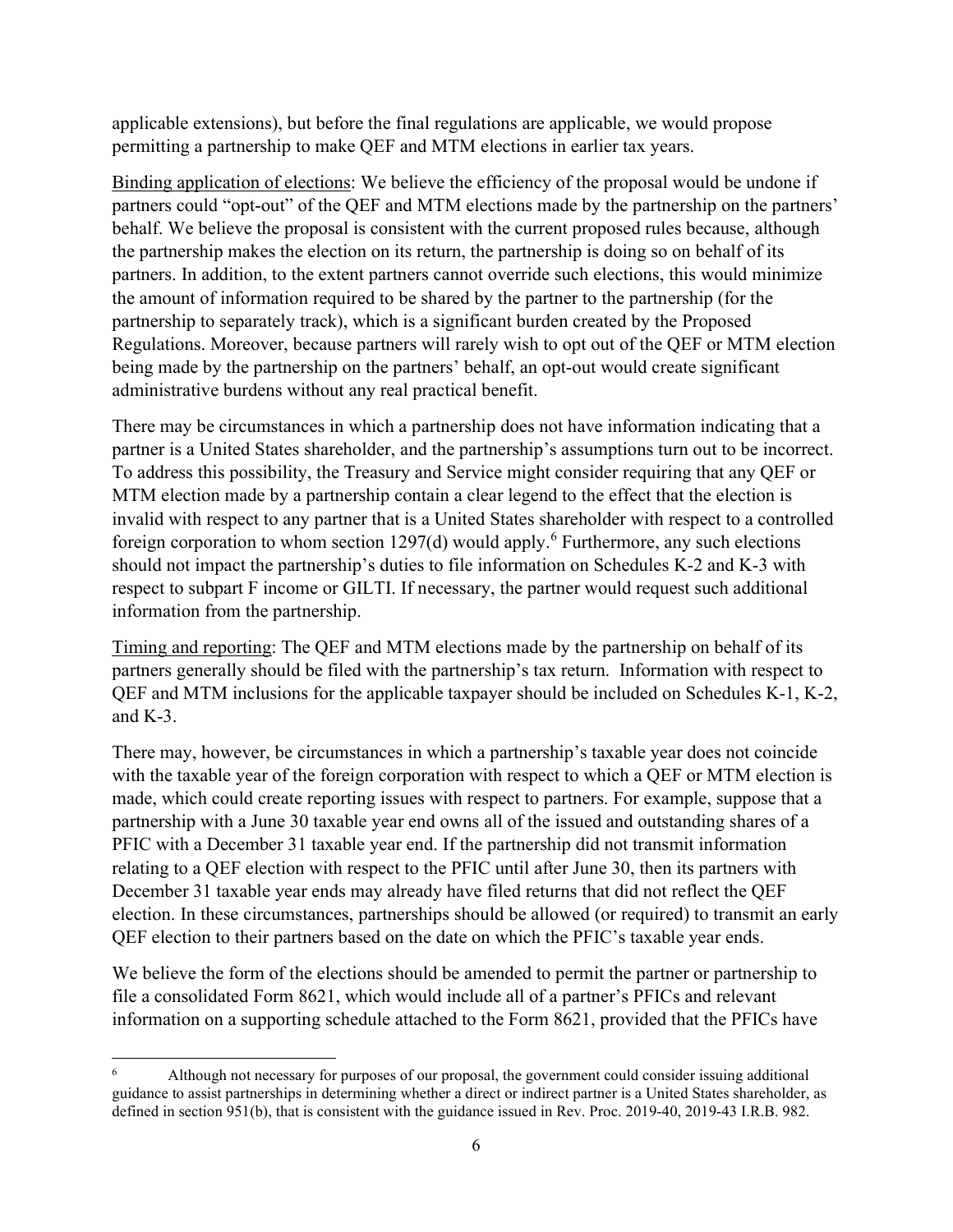the same taxable year.<sup>7</sup> The partnerships described earlier commonly hold multiple PFIC investments, and, in such cases, a partner that is a U.S. taxpayer is required to file multiple Forms 8621 to report each underlying PFIC. A consolidated Form 8621 could alleviate the associated filing burden when making the election (whether it is the partner or partnership). In particular, if the final regulations permit partnerships to file QEF or MTM elections on behalf of partners, a single Form 8621 with respect to each partner's interest in each PFIC owned by the partnership could exponentially increase the number of forms filed by the partnership and reduce the number of partnerships participating in the proposed regime.

We appreciate your consideration of these comments and would welcome the opportunity to discuss them further with you. If you or your staff have questions regarding these comments, please reach out to Brad Bailey, Senior Vice President of Government Affairs, The American Investment Council, at **bbailey@investmentcouncil.org;** Ryan McCormick, Senior Vice President & Counsel, The Real Estate Roundtable, at rmccormick@rer.org; or Joseph Schwartz, Director & Counsel, Managed Funds Association, at jschwartz@managedfunds.org.

Sincerely,

The Alternative Investment Management Association (AIMA)

The American Investment Council (AIC)

The Managed Funds Association (MFA)

The Real Estate Roundtable (RER)

The S Corporation Association (S-CORP)

cc:

Peter Blessing, Associate Chief Counsel (International), Internal Revenue Service Jose Murillo, Deputy Assistant Secretary, International Tax Affairs, Department of the Treasury Erika Nijenhuis, Senior Counsel, Office of Tax Policy, Department of the Treasury Tom West, Deputy Assistant Secretary, Office of Tax Policy, Department of the Treasury

<sup>7</sup> In the case of tiered partnerships, the Form 8621 that is prepared by a partnership on behalf its direct and indirect partners would show only the name of the upper-tier partnership that is a direct partner of the partnership filing the Form 8621 and the income, gain, etc. allocable to that partner. This is necessary both to reduce compliance burdens and to preserve the confidentiality of investor information, since investment funds are reluctant to share their investor lists with the managers of the investment funds in which they invest. Each upper-tier partnership would, in turn, file a Form 8621 showing its direct partners and their respective shares of the income, gain, etc. of each PFIC in which it holds an indirect interest through the partnership.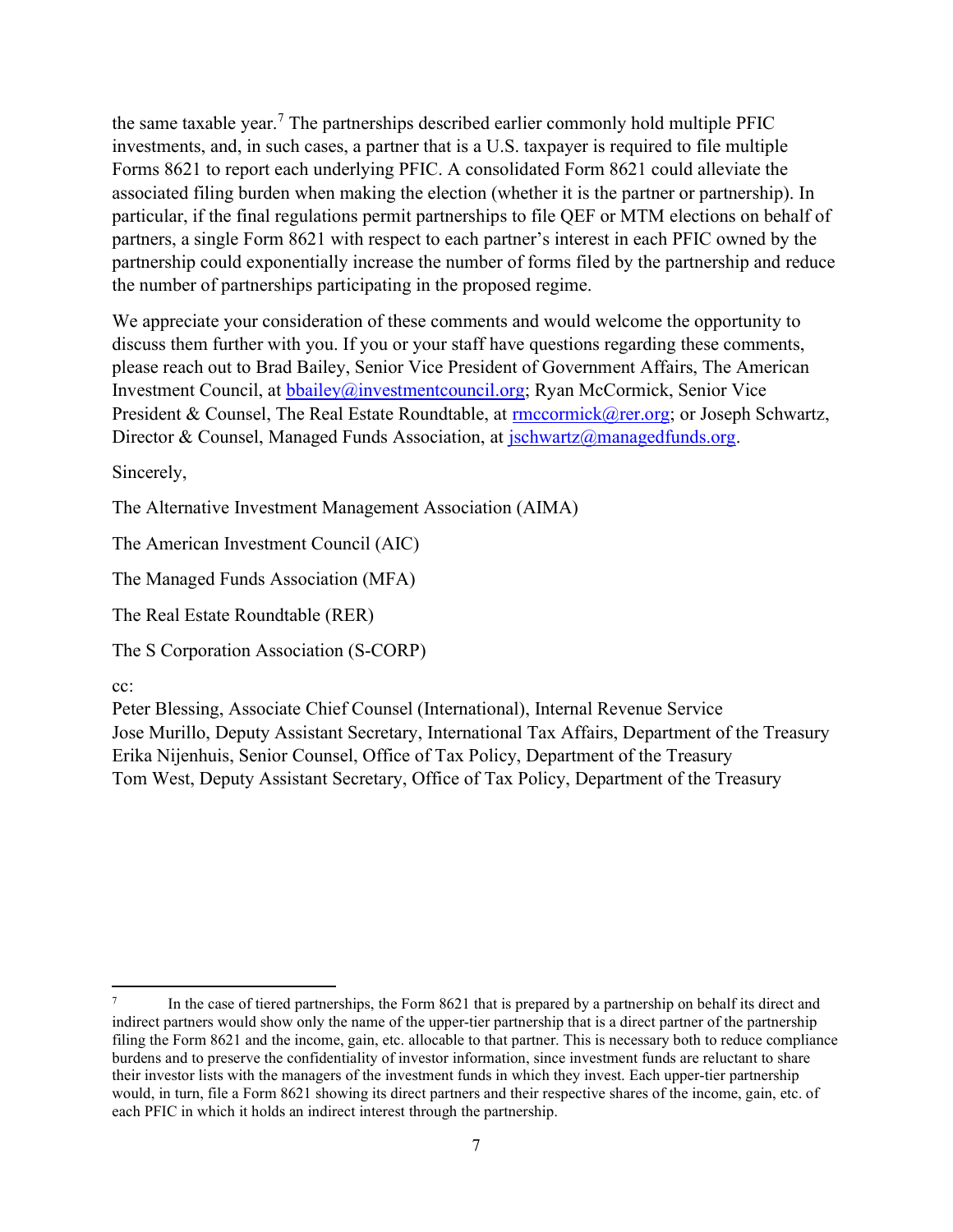## Appendix: Description of the Associations

- 1. The Alternative Investment Management Association (AIMA) is the global representative of the alternative investment industry, with more than 2,100 corporate members in over 60 countries. AIMA's fund manager members collectively manage more than \$2.5 trillion in assets. AIMA draws upon the expertise and diversity of its membership to provide leadership in industry initiatives such as advocacy, policy and regulatory engagement, educational programs and sound practice guides. AIMA works to raise media and public awareness of the value of the industry. AIMA set up the Alternative Credit Council (ACC) to help firms focused in the private credit and direct lending space. AIMA is committed to developing skills and education standards and is a co-founder of the Chartered Alternative Investment Analyst designation (CAIA) – the first and only specialized educational standard for alternative investment specialists. AIMA is governed by its Council (Board of Directors). For further information, please visit AIMA's website, www.aima.org.
- 2. The American Investment Council (AIC) is an advocacy, communications, and research organization established to advance access to capital, job creation, retirement security, innovation, and economic growth by promoting responsible long term investment. In this effort, the AIC develops, analyzes, and distributes information about the private equity and private credit industries and their contributions to the U.S. and global economy. Established in 2007, and formerly known as the Private Equity Growth Capital Council, the AIC is based in Washington, D.C. The AIC's members are the world's leading private equity and private credit firms, united by their commitment to growing and strengthening the businesses in which they invest. For further information about the AIC and its members, please visit our website at http://www.investmentcouncil.org.
- 3. The Managed Funds Association (MFA) represents the global alternative investment industry and its investors by advocating for regulatory, tax and other public policies that foster efficient, transparent, and fair capital markets. MFA's more than 150 members collectively manage nearly \$1.6 trillion across a diverse group of investment strategies. Member firms help pension plans, university endowments, charitable foundations, and other institutional investors to diversify their investments, manage risk, and generate attractive returns over time. MFA has a global presence and is active in Washington, London, Brussels, and Asia.
- 4. The Real Estate Roundtable (RER) brings together leaders of the nation's top publiclyheld and privately-owned real estate ownership, development, lending and management firms with the leaders of major national real estate trade associations to jointly address key national policy issues relating to real estate and the overall economy.

By identifying, analyzing and coordinating policy positions, The Roundtable's business and trade association leaders seek to ensure a cohesive industry voice is heard by government officials and the public about real estate and its important role in the global economy.